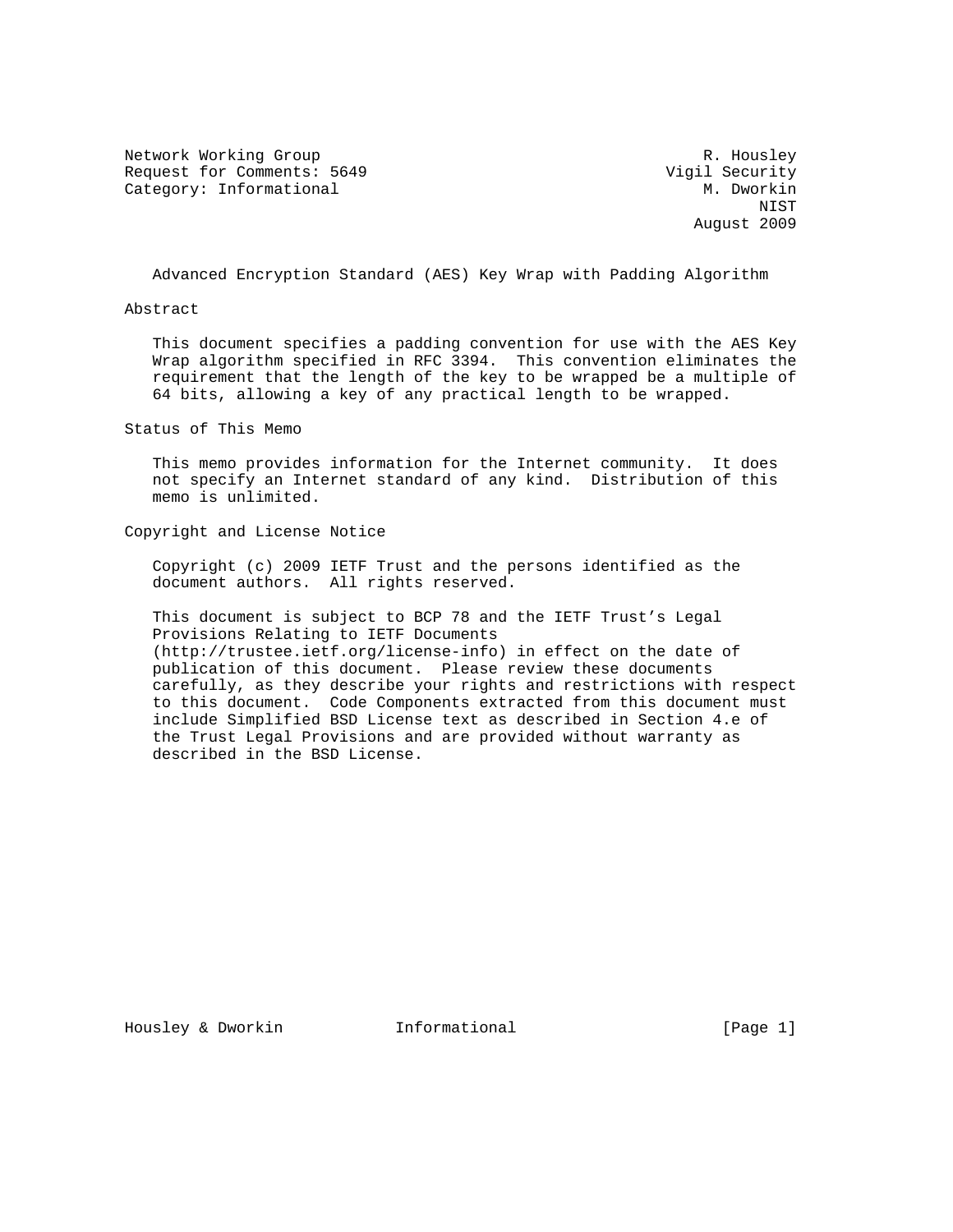## 1. Introduction

 Management of cryptographic keys often leads to situations where one symmetric key is used to encrypt and integrity-protect another key, which can be either a symmetric key or an asymmetric key. The operation is often called key wrapping.

 This document specifies an extension of the Advanced Encryption Standard (AES) Key Wrap algorithm [AES-KW1, AES-KW2]. Without this extension, the input to the AES Key Wrap algorithm, called the key data, must be a sequence of two or more 64-bit blocks.

 The AES Key Wrap with Padding algorithm can be used to wrap a key of any practical size with an AES key. The AES key-encryption key (KEK) must be 128, 192, or 256 bits. The input key data may be as short as one octet, which will result in an output of two 64-bit blocks (or 16 octets). Although the AES Key Wrap algorithm does not place a maximum bound on the size of the key data that can be wrapped, this extension does so. The use of a 32-bit fixed field to carry the octet length of the key data bounds the size of the input at 2^32 octets. Most systems will have other factors that limit the practical size of key data to much less than 2^32 octets.

 A message length indicator (MLI) is defined as part of an "Alternative Initial Value" in keeping with the statement in Section 2.2.3.2 of [AES-KW1], which says:

 Also, if the key data is not just an AES key, it may not always be a multiple of 64 bits. Alternative definitions of the initial value can be used to address such problems.

## 2. Notation and Definitions

The following notation is used in the algorithm descriptions:

| MSB(i, W)   | Return the most significant j bits of W               |
|-------------|-------------------------------------------------------|
| LSB(j, W)   | Return the least significant j bits of W              |
| ENC(K, B)   | AES Encrypt the 128-bit block B using key K           |
| DEC(K, B)   | AES Decrypt the 128-bit block B using key K           |
| $V1$   $V2$ | Concatenate V1 and V2                                 |
| K           | The key-encryption key                                |
| m           | The number of octets in the key data                  |
| n.          | The number of 64-bit blocks in the padded key data    |
| O[i]        | The ith plaintext octet in the key data               |
| P[i]        | The ith 64-bit plaintext block in the padded key data |
| $Cli$ ]     | The ith 64-bit ciphertext data block                  |
| Α           | The 64-bit integrity check register                   |

| Housley & Dworkin<br>Informational | [Page 2] |
|------------------------------------|----------|
|------------------------------------|----------|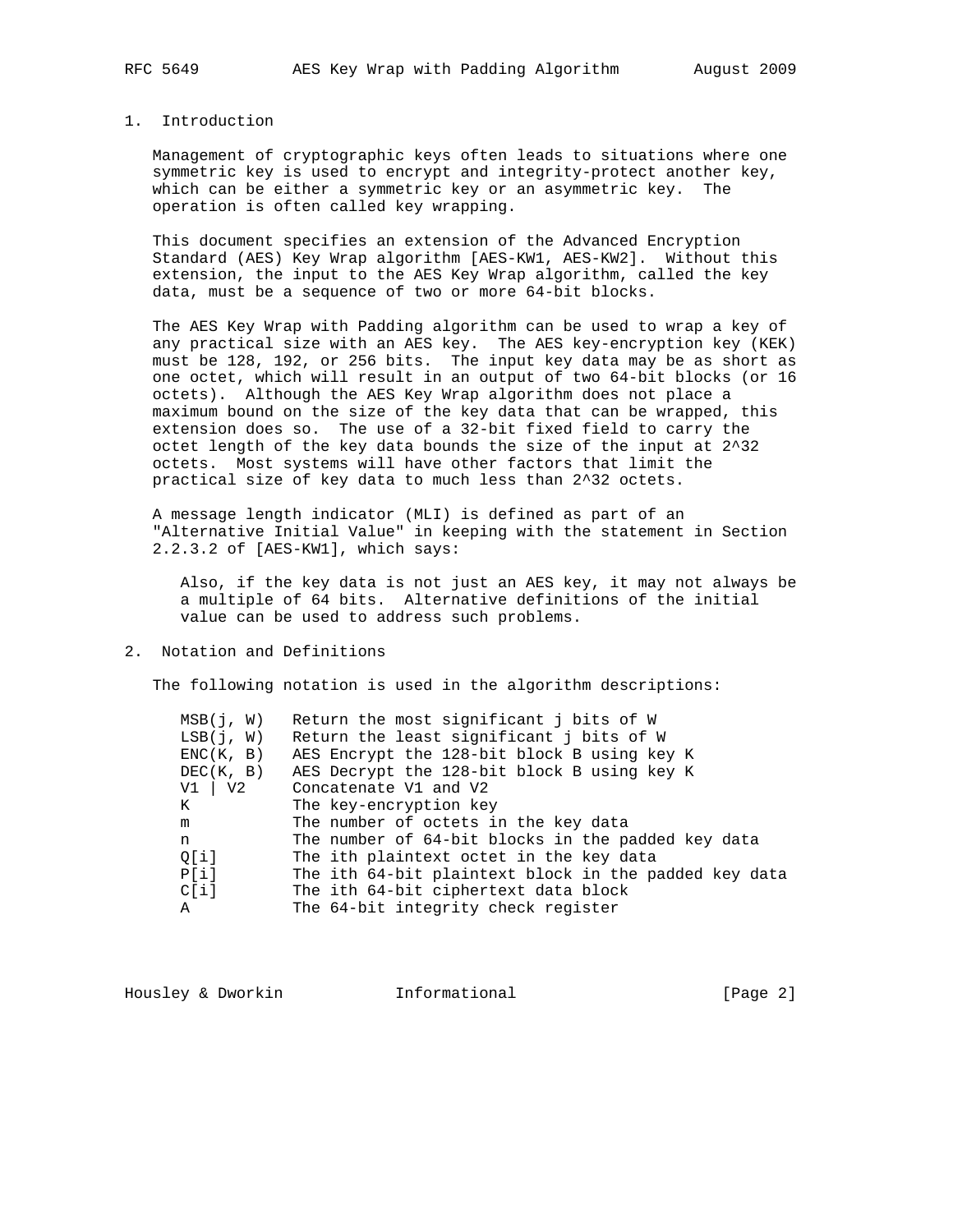# 3. Alternative Initial Value

 The Alternative Initial Value (AIV) required by this specification is a 32-bit constant concatenated to a 32-bit MLI. The constant is (in hexadecimal) A65959A6 and occupies the high-order half of the AIV. Note that this differs from the high order 32 bits of the default IV in Section 2.2.3.1 of [AES-KW1], so there is no ambiguity between the two. The 32-bit MLI, which occupies the low-order half of the AIV, is an unsigned binary integer equal to the octet length of the plaintext key data, in network order -- that is, with the most significant octet first. When the MLI is not a multiple of 8, the key data is padded on the right with the least number of octets sufficient to make the resulting octet length a multiple of 8. The value of each padding octet shall be 0 (eight binary zeros).

 Notice that for a given number of 64-bit plaintext blocks, there are only eight values of MLI that can have that outcome. For example, the only MLI values that are valid with four 64-bit plaintext blocks are 32 (with no padding octets), 31 (with one padding octet), 30, 29, 28, 27, 26, and 25 (with seven padding octets). When the unwrapping process specified below yields n 64-bit blocks of output data and an AIV, the eight valid values for the MLI are  $8*n$ ,  $(8*n)-1$ , ..., and (8\*n)-7. Therefore, integrity checking of the AIV, which is contained in a 64-bit register called A, requires the following steps:

- 1) Check that MSB(32,A) = A65959A6.
- 2) Check that  $8*(n-1) < LSB(32,A) \le 8*n$ . If so, let  $MLI = LSB(32, A)$ .
- 3) Let  $b = (8*n) MLI$ , and then check that the rightmost b octets of the output data are zero.

 If all three checks pass, then the AIV is valid. If any of the checks fail, then the AIV is invalid and the unwrapping operation must return an error.

4. Specification of the AES Key Wrap with Padding Algorithm

 The AES Key Wrap with Padding algorithm consists of a wrapping process and an unwrapping process, both based on the AES codebook [AES]. It provides an extension to the AES Key Wrap algorithm [AES-KW1, AES-KW2] that eliminates the requirement that the length of the key to be wrapped be a multiple of 64 bits. The next two sections specify the wrapping and unwrapping processes, called the

Housley & Dworkin **Informational** [Page 3]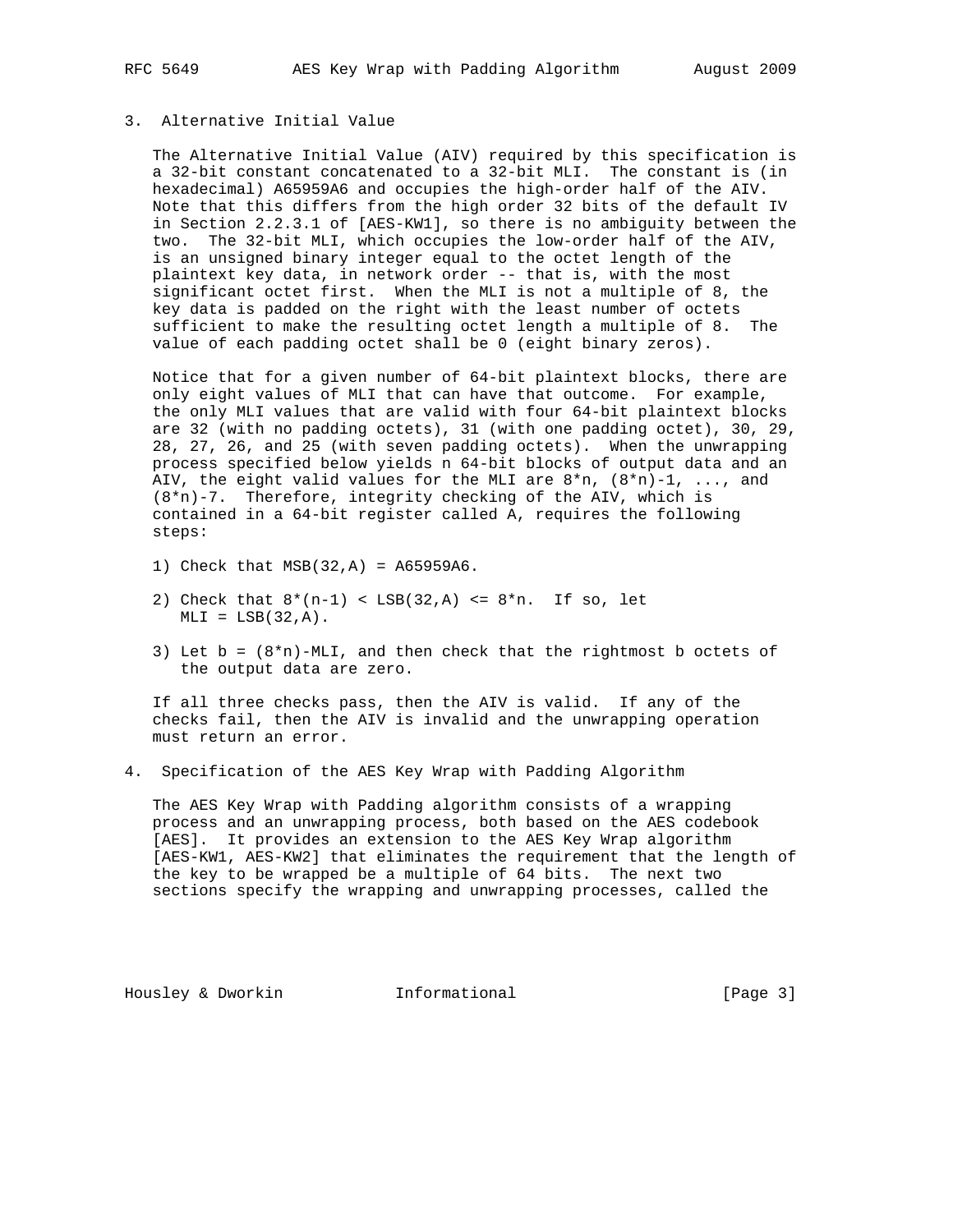extended key wrapping process and the extended key unwrapping process, respectively. These names distinguish these processes from the ones specified in [AES-KW1] and [AES-KW2].

4.1. Extended Key Wrapping Process

 The inputs to the extended key wrapping process are the KEK and the plaintext to be wrapped. The plaintext consists of between one and 2^32 octets, containing the key data being wrapped. The key wrapping process is described below.

Inputs: Plaintext, m octets  $\{Q[1], Q[2], \ldots, Q[m]\}$ , and Key, K (the KEK). Outputs: Ciphertext,  $(n+1)$  64-bit values  $\{C[0], C[1], \ldots, C[n]\}.$ 

1) Append padding

 If m is not a multiple of 8, pad the plaintext octet string on the right with octets  $\{Q[m+1], \ldots, Q[r]\}$  of zeros, where r is the smallest multiple of 8 that is greater than m. If m is a multiple of 8, then there is no padding, and  $r = m$ .

Set  $n = r/8$ , which is the same as CEILING( $m/8$ ).

For  $i = 1, \ldots, n$  $j = 8*(i-1)$  $P[i] = Q[j+1] | Q[j+2] | ... | Q[j+8].$ 

2) Wrapping

 If the padded plaintext contains exactly eight octets, then prepend the AIV as defined in Section 3 above to P[1] and encrypt the resulting 128-bit block using AES in ECB mode [Modes] with key K (the KEK). In this case, the output is two 64-bit blocks C[0] and C[1]:

 $C[0] | C[1] = ENC(K, A | P[1]).$ 

 Otherwise, apply the wrapping process specified in Section 2.2.1 of [AES-KW2] to the padded plaintext  ${P[1], ..., P[n]}$  with K (the KEK) and the AIV as defined in Section 3 above as the initial value. The result is n+1 64-bit blocks  $\{C[0], C[1], \ldots, C[n]\}.$ 

Housley & Dworkin **Informational** [Page 4]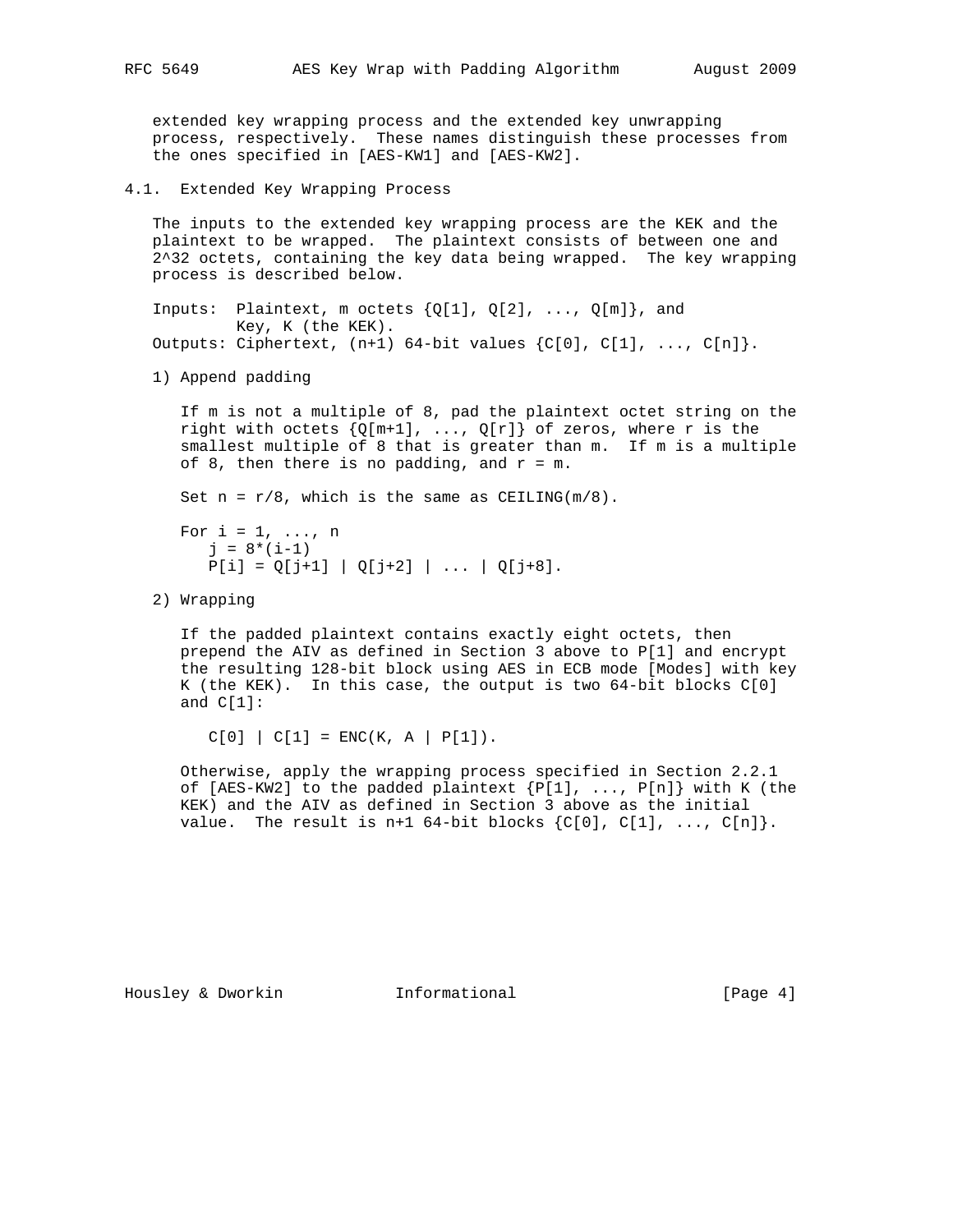4.2. Extended Key Unwrapping Process

 The inputs to the extended key unwrapping process are the KEK and (n+1) 64-bit ciphertext blocks consisting of a previously wrapped key. If the ciphertext is a validly wrapped key, then the unwrapping process returns n 64-bit blocks of padded plaintext, which are then mapped in this extension to m octets of decrypted key data, as indicated by the MLI embedded in the AIV.

Inputs: Ciphertext,  $(n+1)$  64-bit blocks  $\{C[0], C[1], \ldots, C[n]\}$ , and Key, K (the KEK). Outputs: Plaintext, m octets  $\{Q[1], Q[2], \ldots, Q[m]\}$ , or an error.

1) Key unwrapping

When  $n$  is one  $(n=1)$ , the ciphertext contains exactly two  $64$ -bit blocks (C[0] and C[1]), and they are decrypted as a single AES block using AES in ECB mode [Modes] with K (the KEK) to recover the AIV and the padded plaintext key:

 $A | P[1] = DEC(K, C[0] | C[1]).$ 

 Otherwise, apply Steps 1 and 2 of the unwrapping process specified in Section 2.2.2 of [AES-KW2] to the n+1 64-bit ciphertext blocks, {C[0], C[1], ..., C[n]}, and to the KEK, K. Define the padded plaintext blocks, {P[1], ..., P[n]}, as specified in Step 3 of that process, with A[0] as the A value. Note that checking "If A[0] is an appropriate value" is slightly delayed to Step 2 below since the padded plaintext is needed to perform this verification when the AIV is used.

2) AIV verification

 Perform the three checks described in Section 3 above on the padded plaintext and the A value. If any of the checks fail, then return an error.

3) Remove padding

 Let m = the MLI value extracted from A. Let  $P = P[1] | P[2] | ... | P[n].$ For  $i = 1, \ldots, m$  $Q[i] = LSB(8, MSB(8 * i, P))$ 

Housley & Dworkin **Informational** [Page 5]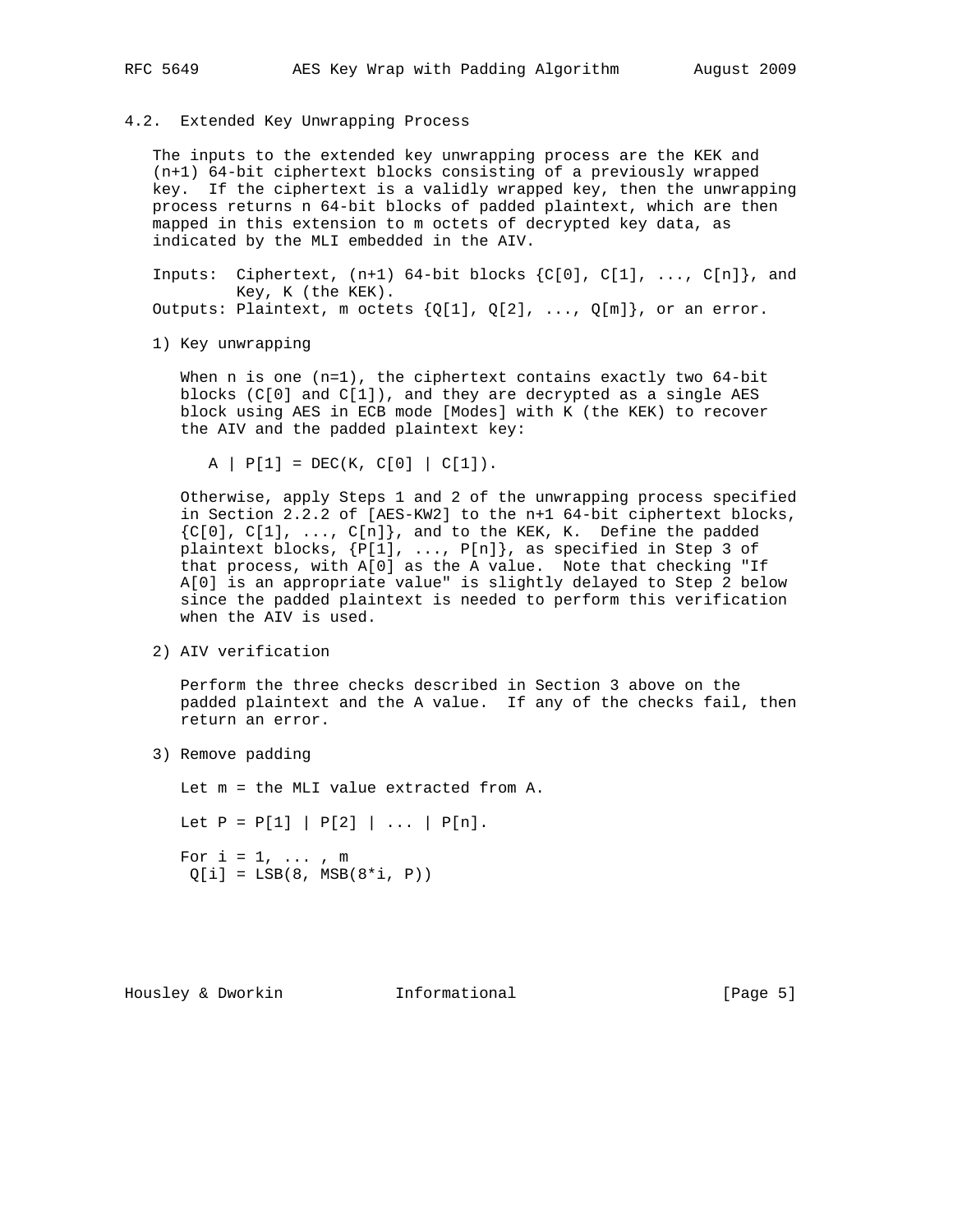#### 5. Algorithm Identifiers

 Some security protocols employ ASN.1 [X.680] and employ algorithm identifiers to name cryptographic algorithms. To support these protocols, the AES Key Wrap with Padding algorithm has been assigned the following algorithm identifiers, one for each AES KEK size. The AES Key Wrap (without padding) algorithm identifiers are also included here for convenience.

```
aes OBJECT IDENTIFIER ::= { joint-iso-itu-t(2) country(16)
           us(840) organization(1) gov(101) csor(3)
           nistAlgorithm(4) 1 }
```
 id-aes128-wrap OBJECT IDENTIFIER ::= { aes 5 } id-aes128-wrap-pad OBJECT IDENTIFIER ::= { aes 8 } id-aes192-wrap OBJECT IDENTIFIER ::= { aes 25 } id-aes192-wrap-pad OBJECT IDENTIFIER  $::=$  { aes 28 }  $id-aes256-wrap$  OBJECT IDENTIFIER ::= { aes 45 }

 $id-aes256-wrap-pad OBJECT IDENTIFIER ::= { aes 48 }$ 

In all cases, the AlgorithmIdentifier parameter field MUST be absent.

6. Padded Key Wrap Examples

 The examples in this section were generated using the index-based implementation of the AES Key Wrap algorithm along with the padding approach specified in Section 4 of this document. All values are shown in hexadecimal.

The first example wraps 20 octets of key data with a 192-bit KEK.

- KEK : 5840df6e29b02af1 ab493b705bf16ea1 ae8338f4dcc176a8
- Key : c37b7e6492584340 bed1220780894115 5068f738
- Wrap : 138bdeaa9b8fa7fc 61f97742e72248ee 5ae6ae5360d1ae6a : 5f54f373fa543b6a

The second example wraps 7 octets of key data with a 192-bit KEK.

- KEK : 5840df6e29b02af1 ab493b705bf16ea1 ae8338f4dcc176a8
- Key : 466f7250617369
- Wrap : afbeb0f07dfbf541 9200f2ccb50bb24f

Housley & Dworkin **Informational** [Page 6]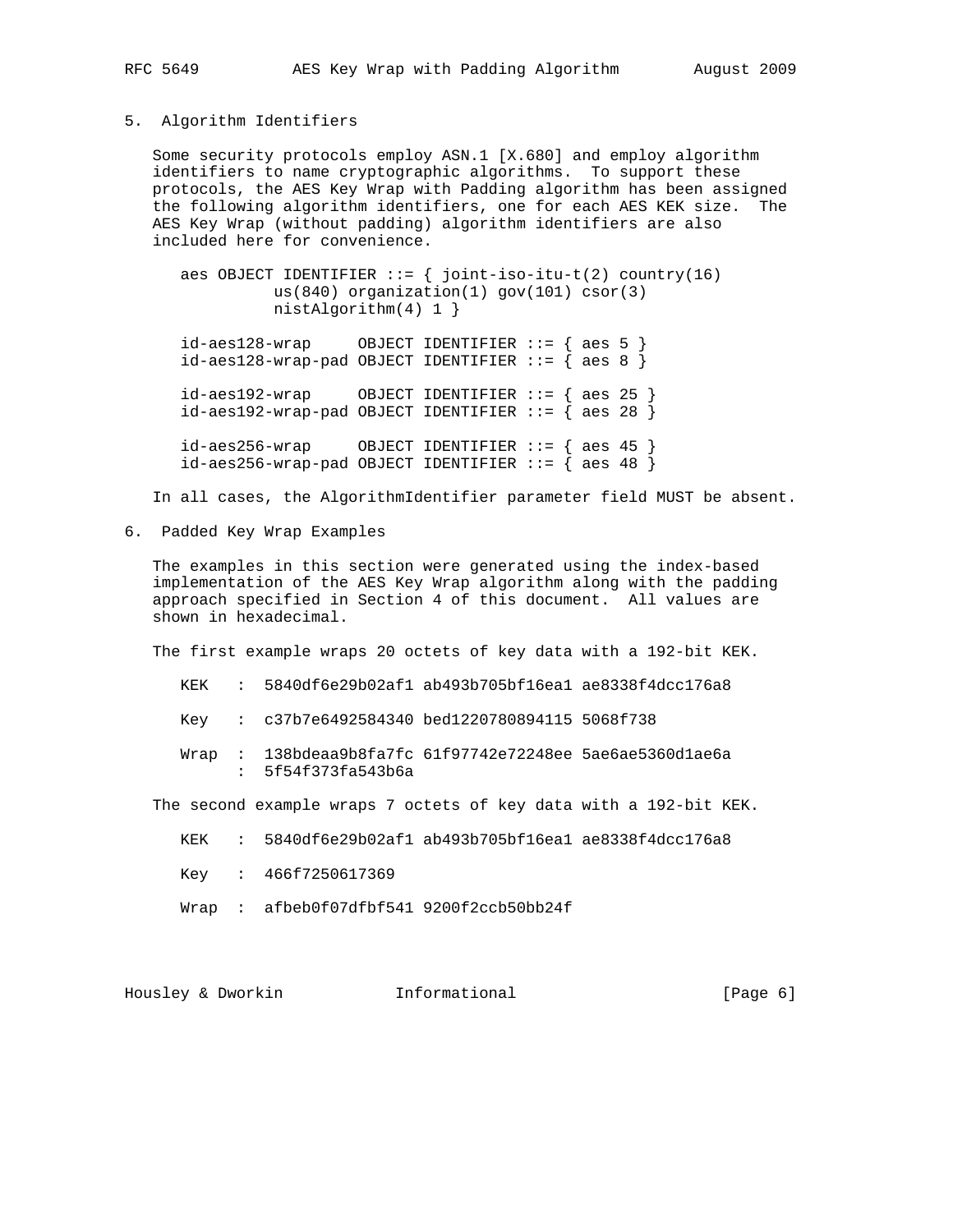## 7. Security Considerations

 Implementations must protect the key-encryption key (KEK). Compromise of the KEK may result in the disclosure of all keys that have been wrapped with the KEK, which may lead to the compromise of all traffic protected with those wrapped keys.

 The KEK must be at least as good as the keying material it is protecting.

 If the KEK and wrapped key are associated with different cryptographic algorithms, the effective security provided to data protected with the wrapped key is determined by the weaker of the two algorithms. If, for example, data is encrypted with 128-bit AES and that AES key is wrapped with a 256-bit AES key, then at most 128 bits of protection is provided to the data. If, for another example, a 128-bit AES key is used to wrap a 4096-bit RSA private key, then at most 128 bits of protection is provided to any data that depends on that private key. Thus, implementers must ensure that key-encryption algorithms are at least as strong as other cryptographic algorithms employed in an overall system.

 The AES Key Wrap and the AES Key Wrap with Padding algorithms use different constants in the initial value. The use of different values ensures that the recipient of padded key data cannot successfully unwrap it as unpadded key data, or vice versa. This remains true when the key data is wrapped using the AES Key Wrap with Padding algorithm but no padding is needed.

 The AES Key Wrap with Padding algorithm provides almost the same amount of integrity protection as the AES Key Wrap algorithm.

 A previous padding technique was specified for wrapping Hashed Message Authentication Code (HMAC) keys with AES [OLD-KW]. The technique in this document is more general; the technique in this document is not limited to wrapping HMAC keys.

 In the design of some high assurance cryptographic modules, it is desirable to segregate cryptographic keying material from other data. The use of a specific cryptographic mechanism solely for the protection of cryptographic keying material can assist in this goal. The AES Key Wrap and the AES Key Wrap with Padding are such mechanisms. System designers should not use these algorithms to encrypt anything other than cryptographic keying material.

Housley & Dworkin **Informational** [Page 7]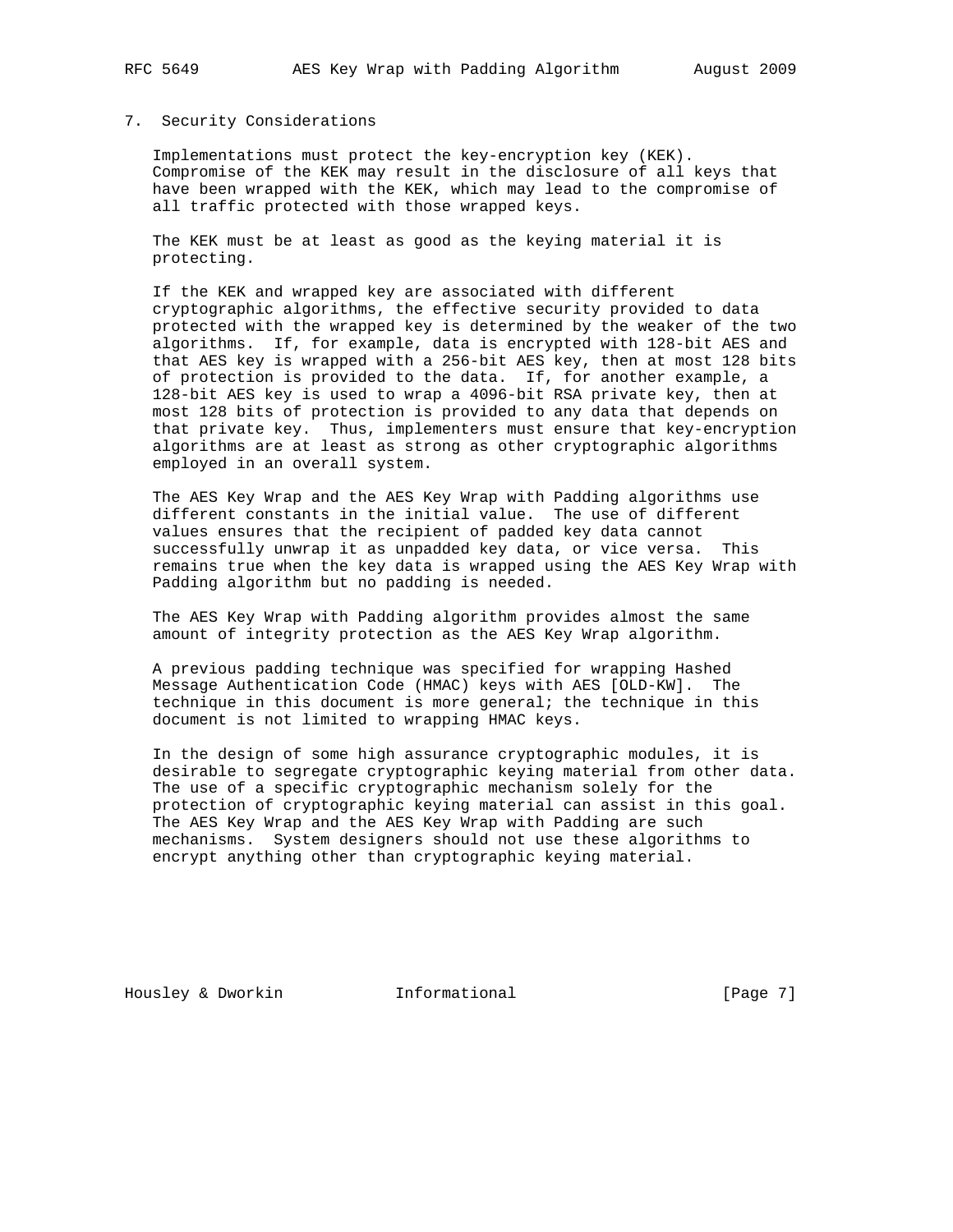## 8. References

- 8.1. Normative References
	- [AES] National Institute of Standards and Technology, FIPS Pub 197: Advanced Encryption Standard (AES), 26 November 2001.
	- [AES-KW1] National Institute of Standards and Technology, AES Key Wrap Specification, 17 November 2001. http://csrc.nist.gov/groups/ST/toolkit/documents/kms/ AES\_key\_wrap.pdf
	- [AES-KW2] Schaad, J. and R. Housley, "Advanced Encryption Standard (AES) Key Wrap Algorithm", RFC 3394, September 2002.
	- [Modes] Dworkin, M., "Recommendation for Block Cipher Modes of Operation -- Methods and Techniques", NIST Special Publication 800-38A, 2001.
	- [X.680] ITU-T Recommendation X.680 (2002) | ISO/IEC 8824-1:2002, Information technology - Abstract Syntax Notation One (ASN.1): Specification of basic notation.
- 8.2. Informative References
	- [AES-CMS] Schaad, J., "Use of the Advanced Encryption Standard (AES) Encryption Algorithm in Cryptographic Message Syntax (CMS)", RFC 3565, July 2003.
	- [CMS-ASN] Schaad, J. and P. Hoffman, "New ASN.1 Modules for CMS and S/MIME", Work in Progress, August 2009.
	- [OLD-KW] Schaad, J. and R. Housley, "Wrapping a Hashed Message Authentication Code (HMAC) key with a Triple-Data Encryption Standard (DES) Key or an Advanced Encryption Standard (AES) Key", RFC 3537, May 2003.
	- [X.681] ITU-T Recommendation X.681 (2002) | ISO/IEC 8824-2:2002, Information Technology - Abstract Syntax Notation One: Information Object Specification.
	- [X.682] ITU-T Recommendation X.682 (2002) | ISO/IEC 8824-3:2002, Information Technology - Abstract Syntax Notation One: Constraint Specification.
	- [X.683] ITU-T Recommendation X.683 (2002) | ISO/IEC 8824-4:2002, Information Technology - Abstract Syntax Notation One: Parameterization of ASN.1 Specifications.

Housley & Dworkin **Informational** [Page 8]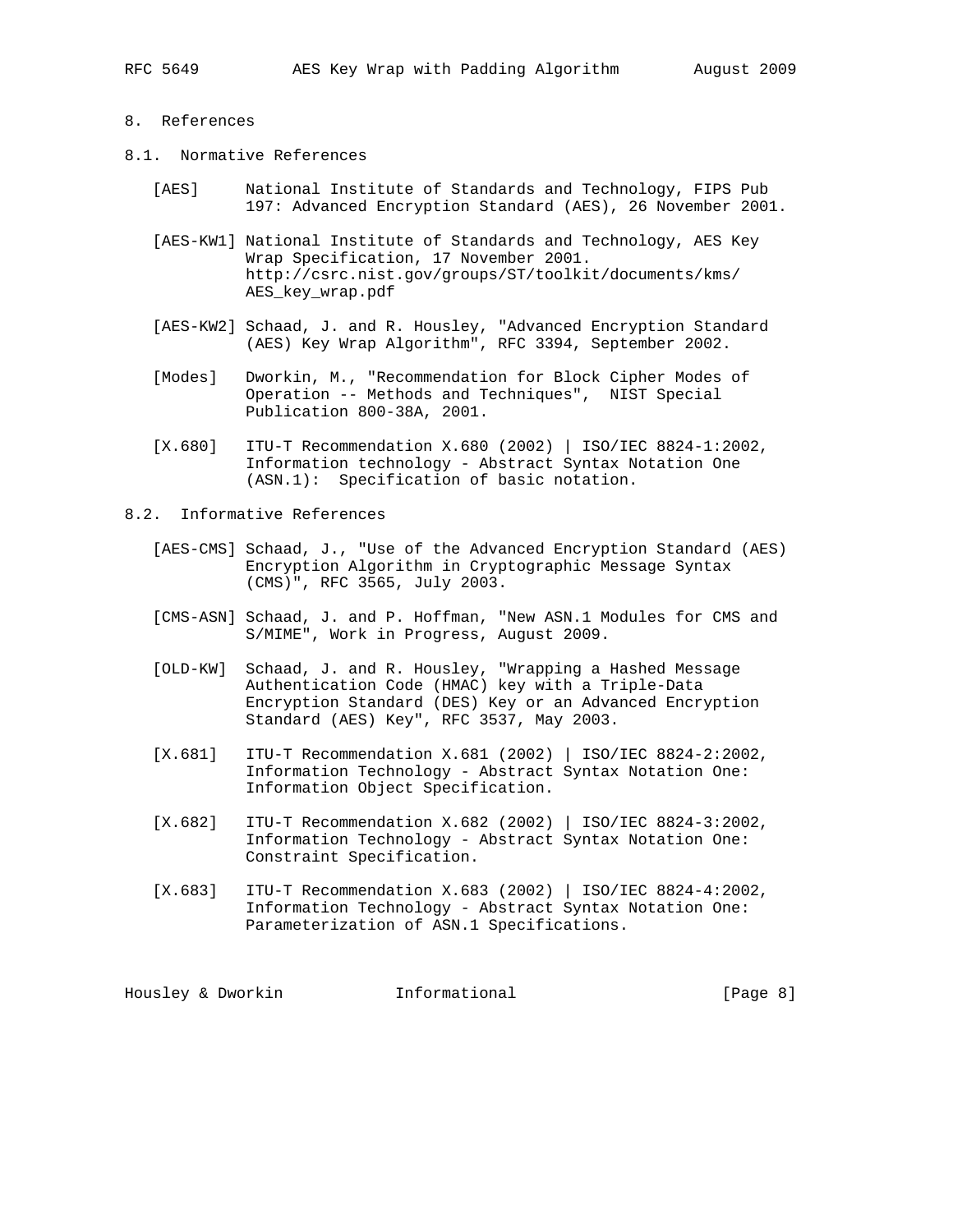# 9. Acknowledgments

 Paul Timmel should be credited with the MLI and padding technique described in this document.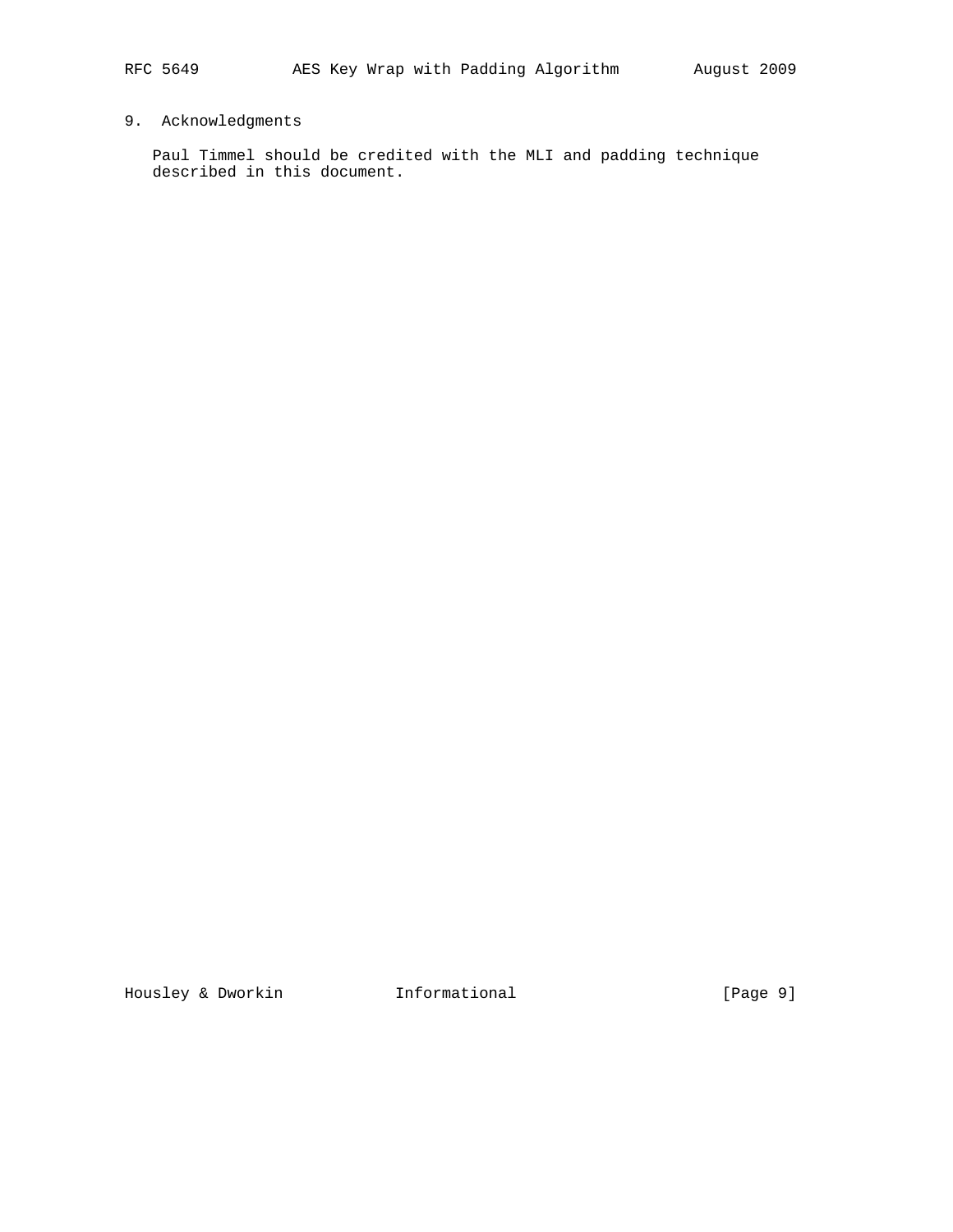Appendix A. ASN.1 Modules

 This appendix includes two ASN.1 modules. The first one makes use of the 1988 syntax, and the second one makes use of the 2002 ASN.1 syntax.

 Appendix A.1 provides the normative ASN.1 definitions for the algorithm identifiers included in this specification using ASN.1 as defined in [X.680] using the 1988 ASN.1 syntax.

 Appendix A.2 provides informative ASN.1 definitions for the algorithm identifiers included in this specification using ASN.1 as defined in [X.680], [X.681], [X.682], and [X.683] using the 2002 ASN.1 syntax. This appendix contains the same information as Appendix A.1; however, Appendix A.1 takes precedence in case of conflict. The content encryption and key wrap algorithm objects are defined in [CMS-ASN].

 The id-aes128-wrap, id-aes192-wrap, and id-aes256-wrap algorithm identifiers are defined in [AES-CMS].

A.1. 1988 ASN.1 Module

 AESKeyWrapWithPad-88 { iso(1) member-body(2) us(840) rsadsi(113549)  $pkcs(1)$   $pkcs-9(9)$   $smine(16)$   $modules(0)$  47 }

DEFINITIONS IMPLICIT TAGS ::=

BEGIN

-- EXPORTS ALL --

-- IMPORTS NONE --

-- AES information object identifiers --

```
 aes OBJECT IDENTIFIER ::= {
   joint-iso-itu-t(2) country(16) us(840) organization(1) gov(101)
  csor(3) nistAlgorithms(4) 1 }
```
 -- AES Key Wrap With Padding Algorithm Identifiers are to be used -- with the Parameter field absent

```
id-aes128-wrap-pad OBJECT IDENTIFIER ::= { aes 8 } id-aes192-wrap-pad OBJECT IDENTIFIER ::= { aes 28 }
id-aes256-wrap-pad OBJECT IDENTIFIER ::= \overline{} aes 48 \overline{}
```
END

Housley & Dworkin **Informational** [Page 10]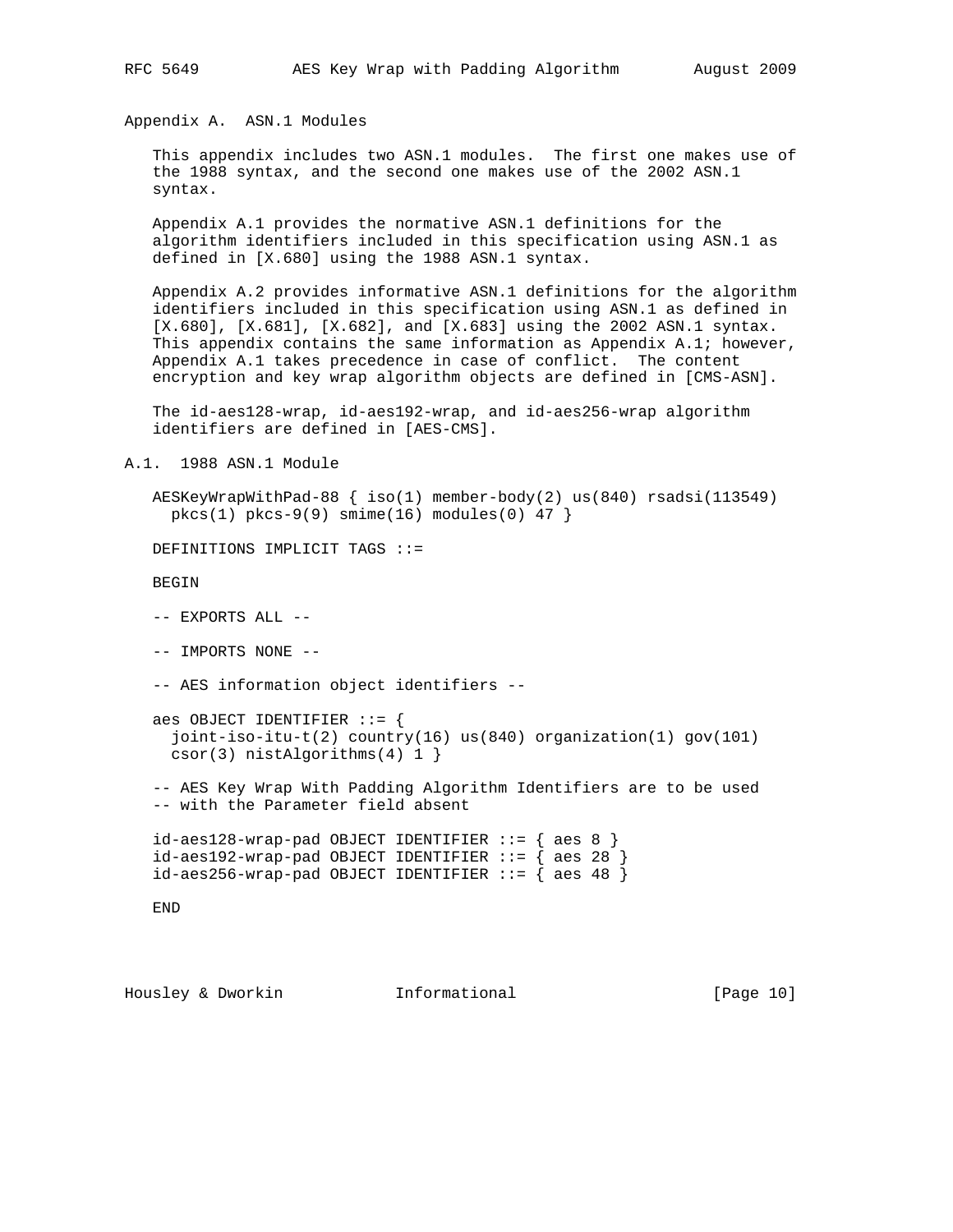```
A.2. 2002 ASN.1 Module
    AESKeyWrapWithPad-02 { iso(1) member-body(2) us(840) rsadsi(113549)
     pkcs(1) pkcs-9(9) simine(16) modules(0) 48 DEFINITIONS IMPLICIT TAGS ::=
    BEGIN
    -- EXPORTS ALL --
    IMPORTS
      AlgorithmIdentifier{}, CONTENT-ENCRYPTION, KEY-WRAP, SMIME-CAPS
      FROM AlgorithmInformation-2009 -- [CMS-ASN]
       \{ iso(1) <i>identified-organization(3) <math> dod(6) <i>internet(1)</i> security(5) mechanisms(5) pkix(7) id-mod(0)
          id-mod-algorithmInformation-02(58) };
    AES-ContentEncryption CONTENT-ENCRYPTION ::= {
     cea-aes128-wrap-pad |
      cea-aes192-wrap-pad |
      cea-aes256-wrap-pad,
      ... }
    AES-KeyWrap KEY-WRAP ::= {
      kwa-aes128-wrap-pad |
      kwa-aes192-wrap-pad |
      kwa-aes256-wrap-pad,
      ... }
    SMimeCaps SMIME-CAPS ::= {
     cea-aes128-wrap-pad.&smimeCaps |
      cea-aes192-wrap-pad.&smimeCaps |
      cea-aes256-wrap-pad.&smimeCaps |
      kwa-aes128-wrap-pad.&smimeCaps |
      kwa-aes192-wrap-pad.&smimeCaps |
      kwa-aes256-wrap-pad.&smimeCaps,
      ... }
    -- AES object identifier
    aes OBJECT IDENTIFIER ::= {
      joint-iso-itu-t(2) country(16) us(840) organization(1)
     gov(101) \csc(3) nistAlgorithms(4) 1 }
```
Housley & Dworkin **Informational** [Page 11]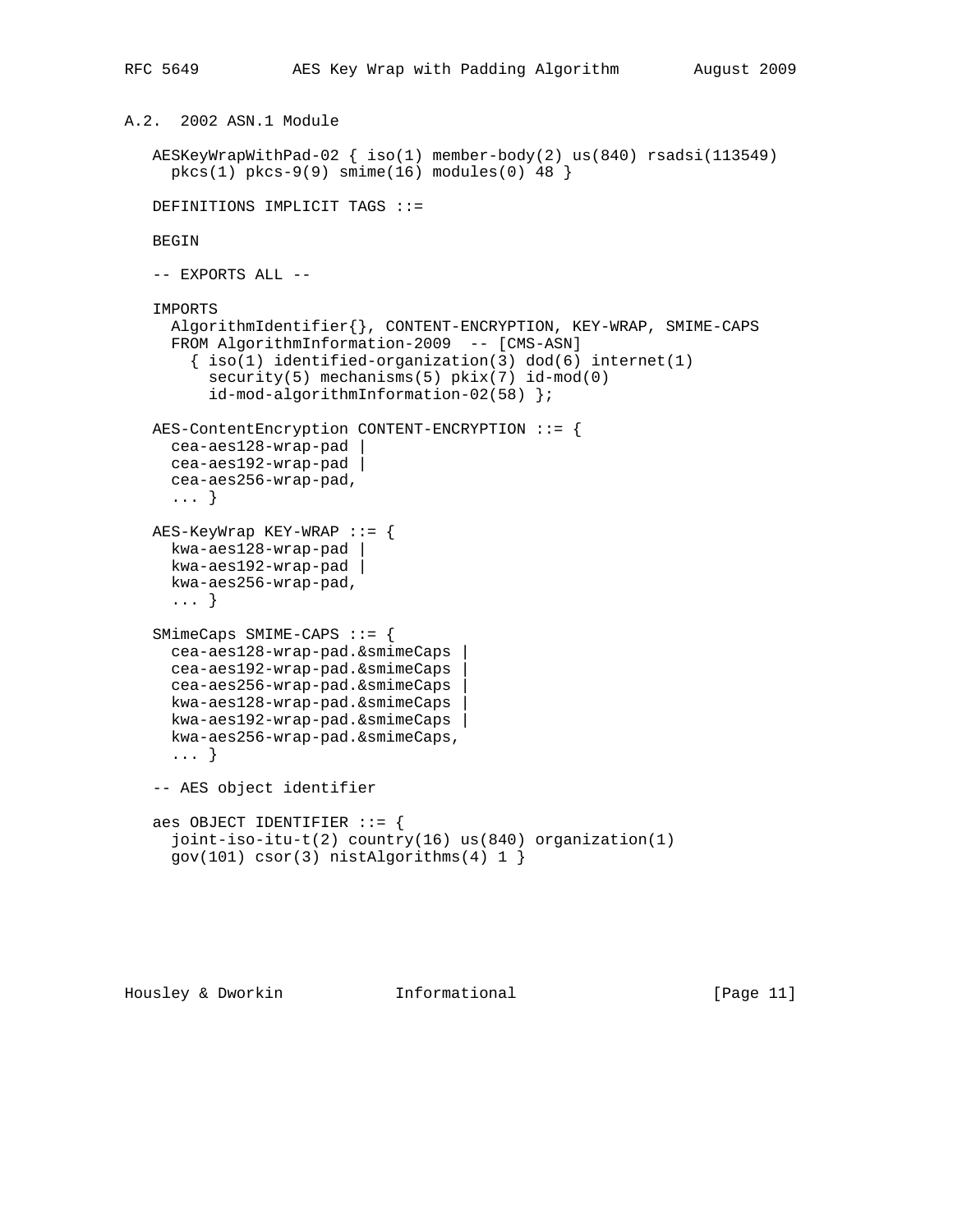```
 -- Content Encryption Algorithms
 cea-aes128-wrap-pad CONTENT-ENCRYPTION ::= {
   IDENTIFIER id-aes128-wrap-pad
   PARAMS ARE absent
  SMIME-CAPS { IDENTIFIED BY id-aes128-wrap-pad } }
 cea-aes192-wrap-pad CONTENT-ENCRYPTION ::= {
   IDENTIFIER id-aes192-wrap-pad
   PARAMS ARE absent
  SMIME-CAPS { IDENTIFIED BY id-aes192-wrap-pad } }
 cea-aes256-wrap-pad CONTENT-ENCRYPTION ::= {
   IDENTIFIER id-aes256-wrap-pad
   PARAMS ARE absent
   SMIME-CAPS { IDENTIFIED BY id-aes256-wrap-pad } }
 -- Key Wrap Algorithms
kwa-aes128-wrap-pad KEY-WRAP ::= {
   IDENTIFIER id-aes128-wrap-pad
   PARAMS ARE absent
   SMIME-CAPS { IDENTIFIED BY id-aes128-wrap-pad } }
id-aes128-wrap-pad OBJECT IDENTIFIER ::= { aes 8 }kwa-aes192-wrap-pad KEY-WRAP ::= {
   IDENTIFIER id-aes192-wrap-pad
   PARAMS ARE absent
  SMIME-CAPS { IDENTIFIED BY id-aes192-wrap-pad } }
id-aes192-wrap-pad OBJECT IDENTIFIER ::= { aes 28 }kwa-aes256-wrap-pad KEY-WRAP ::= {
   IDENTIFIER id-aes256-wrap-pad
   PARAMS ARE absent
   SMIME-CAPS { IDENTIFIED BY id-aes256-wrap-pad } }
id-aes256-wrap-pad OBJECT IDENTIFFIER ::= { aes 48 } END
```
Housley & Dworkin **Informational** [Page 12]